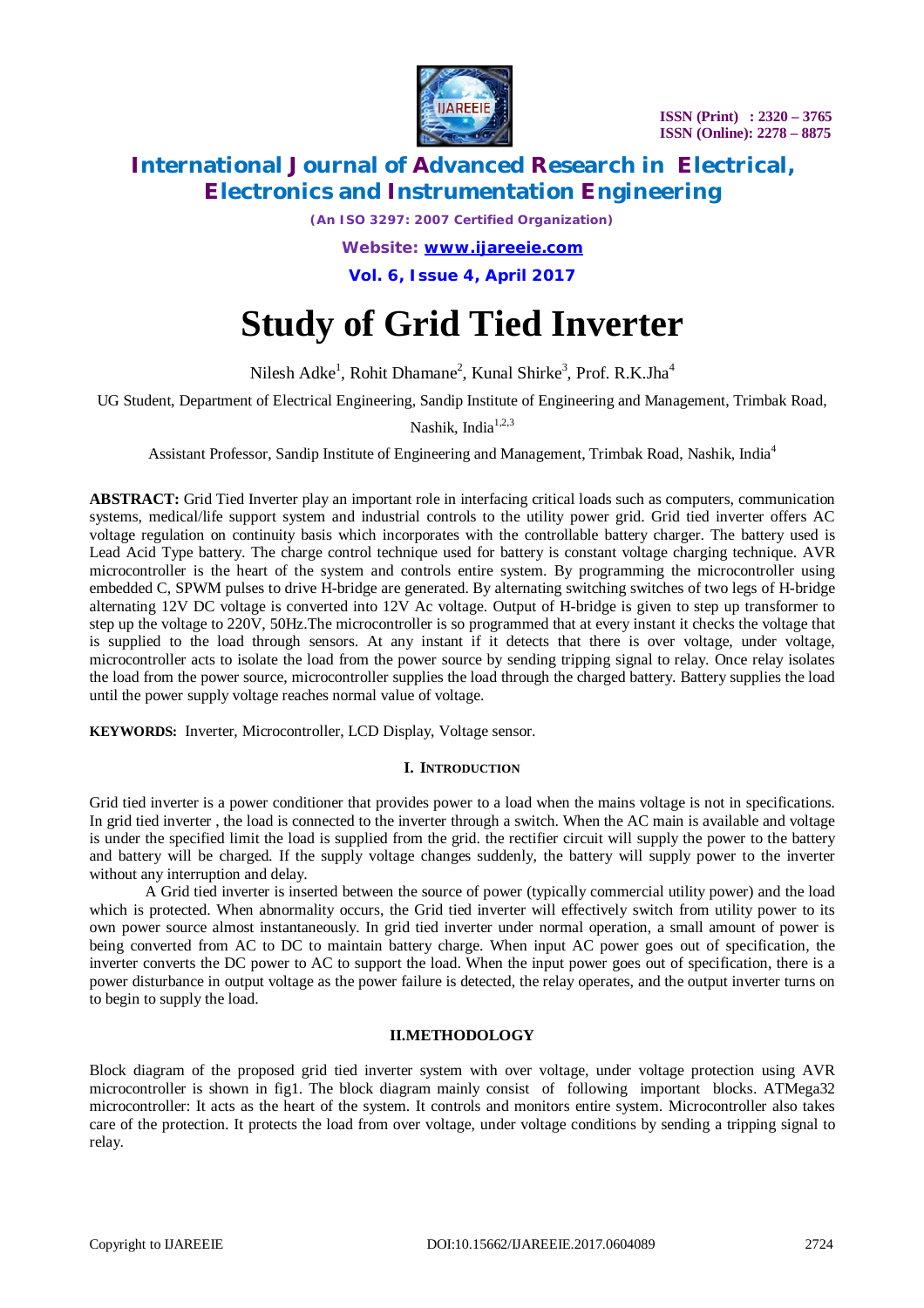

*(An ISO 3297: 2007 Certified Organization)*

### *Website: [www.ijareeie.com](http://www.ijareeie.com)*

**Vol. 6, Issue 4, April 2017**



Fig.1- Block diagram of Grid Tied Inverter

After relay isolates the load from supply the load is now supplied from battery unit. Due to the fluctuations of energy sources, which impose stringent requirements for inverter topologies and controls. The function of an inverter is to change direct current (DC) input voltage to a symmetric alternating current (AC) output voltage of desired magnitude and frequency. When the main power is not available grid tied inverter uses batteries and inverter to supply AC power. A rectifier is used to recharge the battery used when the main power is back. Transformer is used to step up the voltage across the h-bridge to 220V.

### **III. MODES OF OPERATION**

Normal voltage: In this operation mode the mains voltage is under the specified limit, i.e.  $\pm$  5%. So the load will be supplied from the grid directly. Over voltage: In this operation mode the mains voltage is increased beyond the specified limit,i.e. $\pm$ 5%. The microcontroller is continuously observe the grid voltage as grid voltage increases above the specified limit microcontroller will ON the inverter. so the load will supplied by the inverter .the output voltage of inverter is 230v, so the load does not get affected by the grid voltage disturbance.

Under voltage: In this operation mode the mains voltage decreases below the specified limit . microcontroller now change the load from grid to the inverter so the load performance will not change as per the grid voltage .in this case the load is supplied from the inverter .

### **IV. COMPONENTS DESCRIPTION**

1. Potential Transformer: A potential transformer is used for measurement of high voltage. Basically potential transformer is step down voltage transformer , so the high voltage can be easily measure by low rating voltmeter

2. Current sensor: The hall effect current sensor is used for measurement of load current. The current sensor chip used is ACS712ELC-05B. This current sensor can be measure plus or minus 30 amp, corresponding to the analog output of 185mV.

3. Battery Charger: Battery charger circuit is used for charging the battery. The output of battery charger is 12v dc. The dc output is achieved from ac input source i.e. from the grid. The rectifier is used for converting ac into dc. The rectifier is non control diode rectifier.

4. H Bridge inverter : A example of an H Bridge and required control devices is shown in the diagram below. It includes the four required MOSFETs needed for a complete H Bridge, two gate drivers for each side of the bridge with the associated boot strap capacitors, and an Arduino Uno used to create the PWM signals that are fed into the gate drivers. There are two different DC sources, one for the Arduino at 5 Volts DC, one for the gate drivers at 15 Volts DC. All power supplied share the same common ground.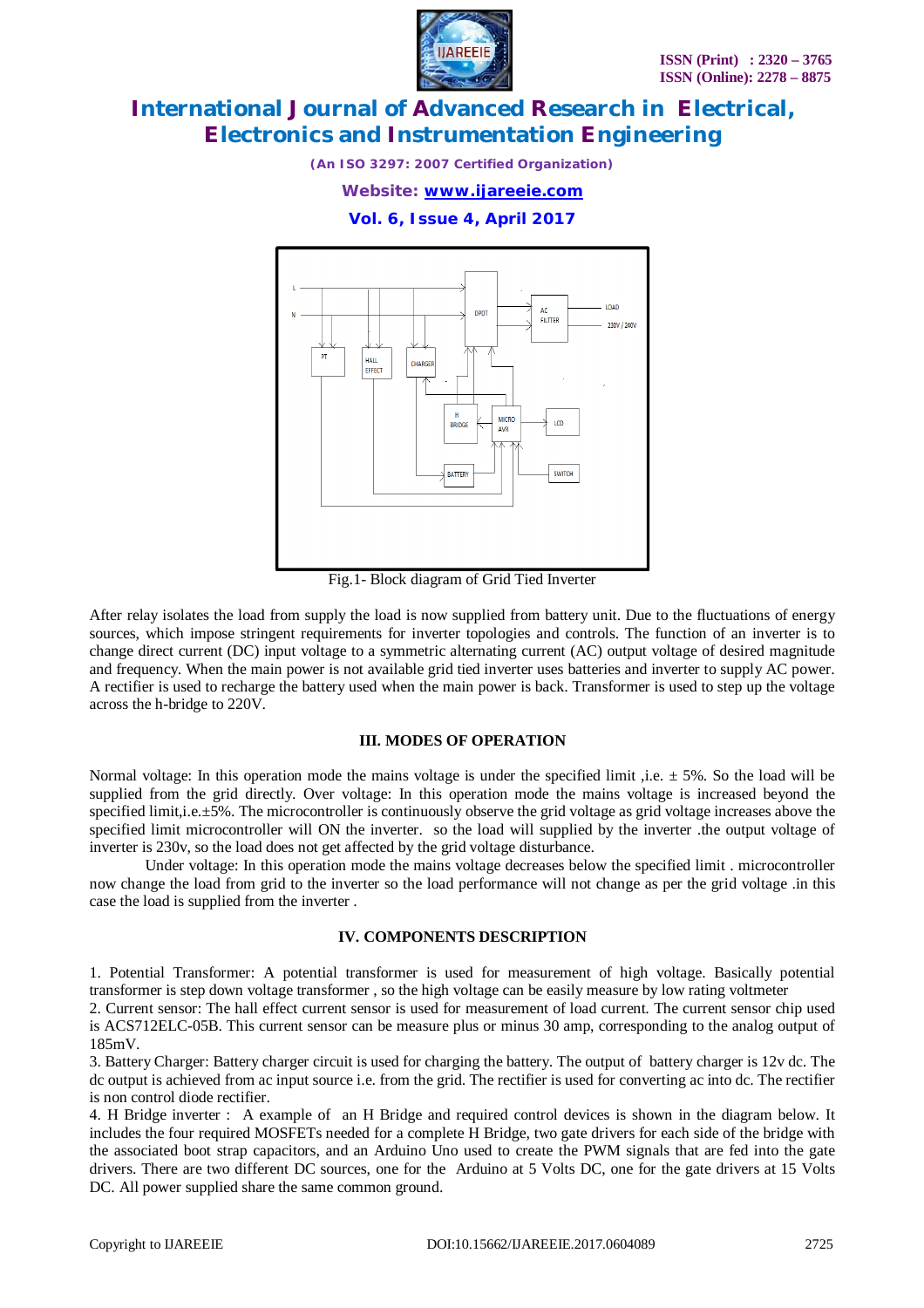

*(An ISO 3297: 2007 Certified Organization)*

*Website: [www.ijareeie.com](http://www.ijareeie.com)*

**Vol. 6, Issue 4, April 2017**



Fig .2-H Bridge inverter

5.Battery: The battery used is Lead Acid Type battery. The charge control technique used for battery is constant voltage charging technique. The battery is used 12v ,7AH, max initial current 1.4A.

6.AC filter: A resistor–capacitor circuit (RC circuit), or RC filter or RC network, is an electric circuit composed of resistors and capacitors driven by a voltage or current source. A first order RC circuit is composed of one resistor and one capacitor and is the simplest type of RC circuit. In this circuit arrangement, the reactance of the capacitor is very high at low frequencies so the capacitor acts like an open circuit and blocks any input signals at Vin until the cut-off frequency point  $( fc )$  is reached. Above this cut-off frequency point the reactance of the capacitor has reduced sufficiently as to now act more like a short circuit allowing all of the input signal to pass directly to the output



7. 16\*2 LCD Display: It is a flat panel display, electronic visual display, or video display that uses the light modulating properties of liquid crystals. Liquid crystals do not emit light directly.LCDs are available to display arbitrary images (as in a general-purpose computer display) or fixed images which can be displayed or hidden, such as preset words, digits, and 7-segment displays as in a digital clock. They use the same basic technology, except that arbitrary images are made up of a large number of small pixels, while other displays have larger elements

8. Microcontroller : Basically, ATmega16 is an 8-bit AVR microcontroller. We used RISC architecture which have 131 powerful instruction set. The maximum limit of ATmega working frequency is 16MHZ which are executed in one machine cycle. Every single clock cycle of 1MIPS per MHZ. Due to these it is 10 times faster than the CISC controller. Normally, ATmega is of 40 pin and 4 ports. Rather than other micro-controllers like 8051 and PIC18, AVR16 provides better power platform, greater coding efficiency and low expenditure.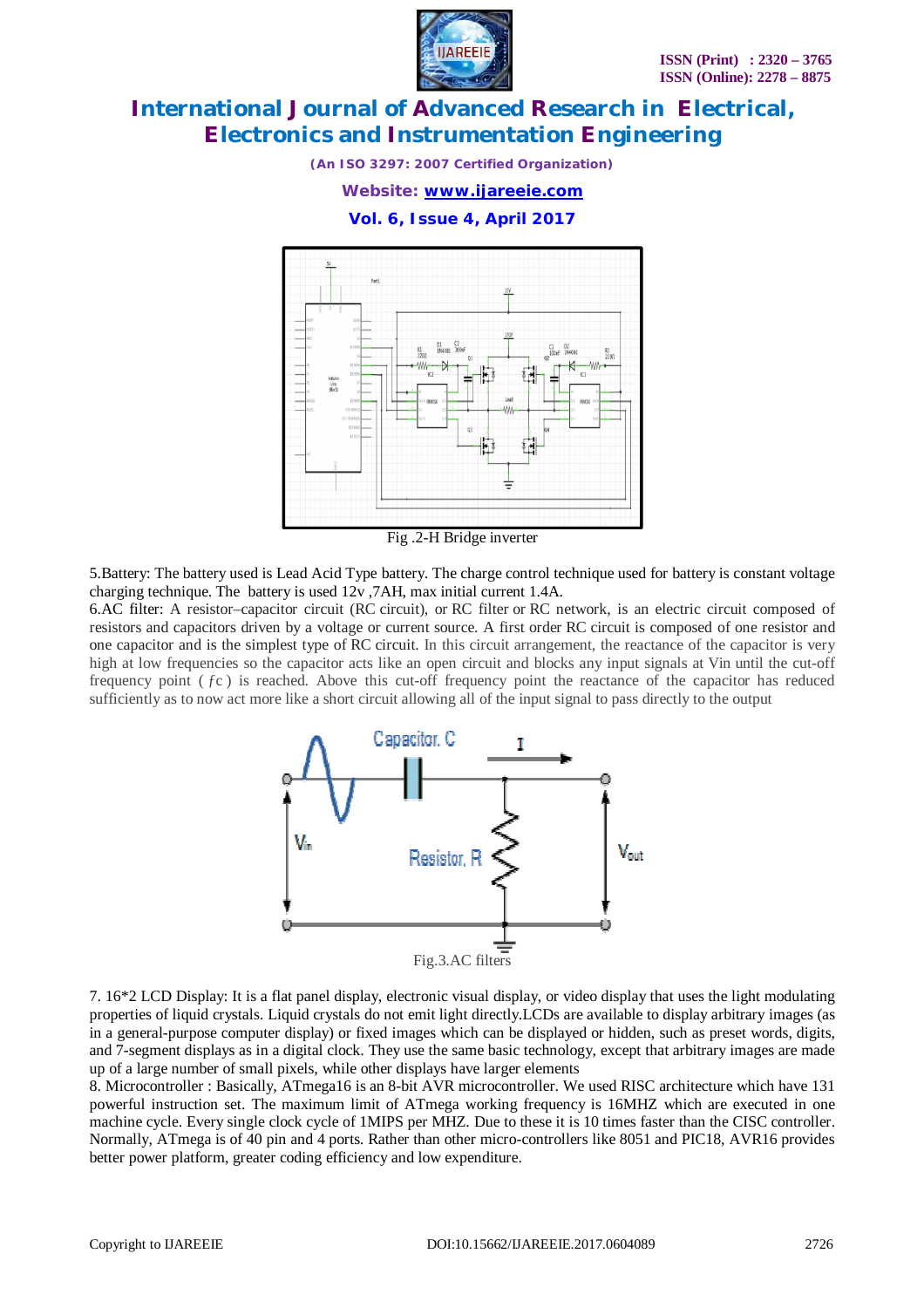

*(An ISO 3297: 2007 Certified Organization)*

*Website: [www.ijareeie.com](http://www.ijareeie.com)*

### **Vol. 6, Issue 4, April 2017**



Fig.4: AVR microcontroller

### **VI. CALCULATIONS**

Design of 100 Watt Inverter, assuming efficiency of the inverter to be 98%

Efficiency =  $P_0 / P_{in}$ ;  $P_{in} = P_0/0.98$ ; =100/0.98;  $P_{in} = 102$  Watts;

Where, Pin = DC input power to the inverter = Vdc  $*$  Idc; Po = AC output power of the inverter Since the input DC voltage (Vdc ) is varied from 12.5-14V, the range of input DC current (Idc) is 8.16A to 6.5A.

Assuming the output power factor of the inverter to be 0.8; Therefore the output power of the inverter,

 $(Po) = Vrms * Irms * cos \phi;$ 

Since the output voltage of the inverter  $(Vrms) = 220V$ ; The output current of the inverter  $(Ims) = 0.5Amps$ .

### **VII. FUTURE ENHANCEMENT**

We completed our project successfully with the available sources. But the results and modifications are not up to the expectations. This can be further improved by incorporating the following modifications to obtain better results.

- A. Design of inverter with sinusoidal pulse width modulation technique.
- B. SPWM technique having output waveform of pure sine wave. Also harmonics filtration can be done by this technique.
- C. Used of parallel source of power to the inverter like solar panel which will increase the efficiency.

### **VIII. CONCLUSION**

The grid tied inverter is operated in three operating modes and maintaining the output voltage constant. So the load does not affected by the grid voltage fluctuations, the characteristics and performance does not change with respect to the grid voltage .the three operating modes are normal voltage ,over voltage. The grid tied inverter can be used to interfacing critical loads such as computers, communication systems, medical/life support system and industrial controls to the utility power grid.